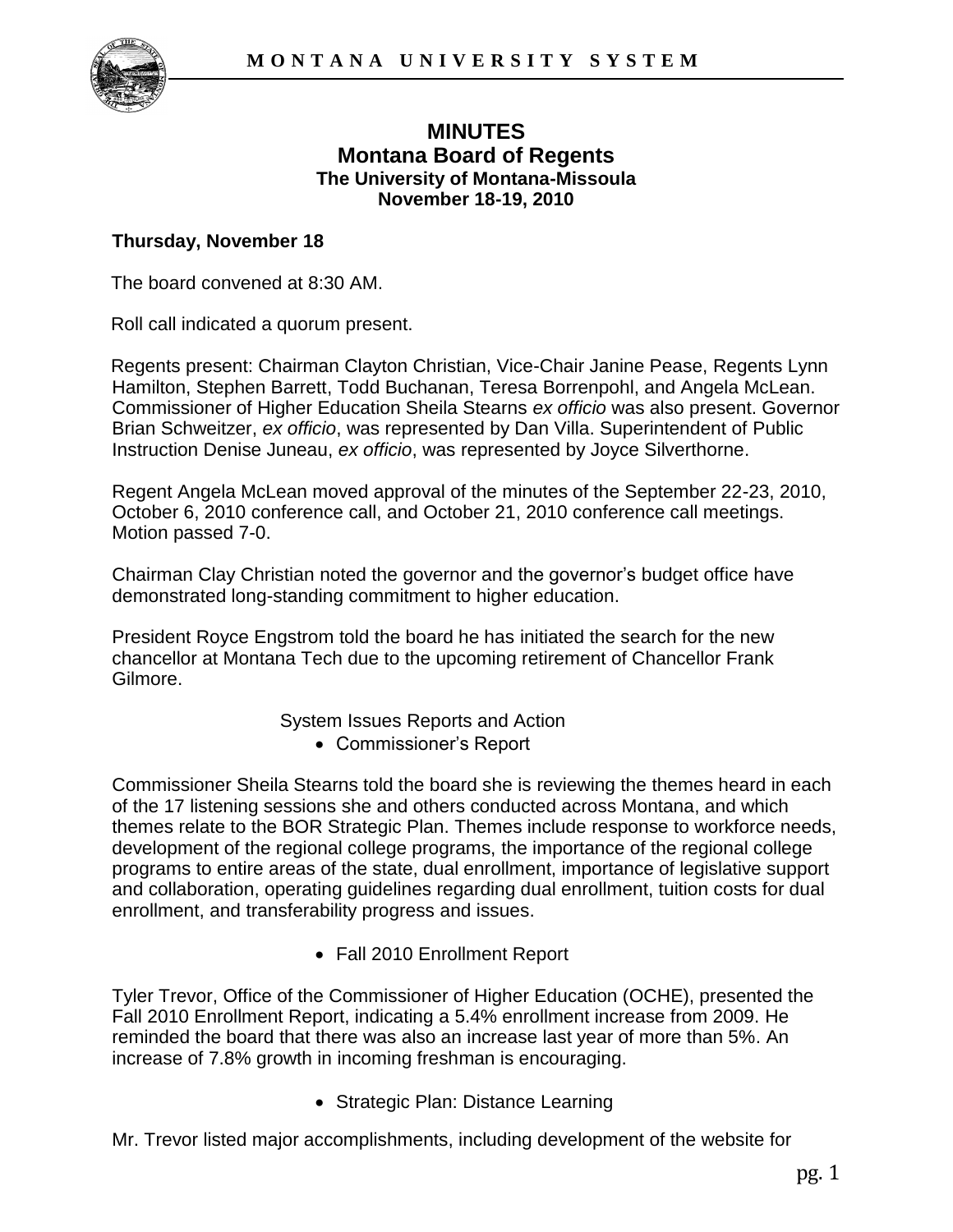

single point of access to on-line courses and programs, and reminded the board that the MUS has nearly 100 degree programs with 80% of the program course content being available on-line. He reported that the MUS: adopted common learning management systems for all MSU and UM campuses; instituted system-wide strategic planning and assessment of distance learning efforts; eliminated on-campus fees for "solely" on-line students; and centralized advertising efforts for on-line courses and programs. Discussion followed regarding the role of distance education and issues involving distance education for different campuses and regions across the state.

UM and MSU spoke on collaborative relationships between their campuses in the area of distance education and noted the popularity of distance education with older nontraditional students.

• Transfer Initiative Update and Award

Mr. Trevor explained the document Common Course Numbering Transfer Guide, which includes over 50 academic disciplines.

Mr. Trevor awarded the Regents Award for Excellence to Tim Irmen, UM-Missoula, for his integral work on the transferability project. Mr. Irmen's work was paramount in the success of the project, making it possible to convert thousands of courses electronically instead of manually, one by one.

# **ADMINISTRATIVE, BUDGET AND AUDIT OVERSIGHT COMMITTEE**

Mick Robinson, Deputy Commissioner of Fiscal Affairs, OCHE, reminded the board that when enrollment increases, there is additional tuition revenue from those students, but there are also costs associated with those additional students, direct costs, such as additional sections of courses, but also indirect costs the campuses experience. The campus Revised Operations Budgets indicate how they expect to manage those increased enrollments, revenues, and expenditures.

#### **CONSENT**

- a. Montana Family Education Savings Program, Amendments to the Policy and Procedures Manual; OCHE *ITEM 149-105-R1110*
- b. Distribution of Timber Sales Revenue *ITEM 149-103-R1110*
- c. Revised Operating Budget FY2011; UM-Missoula *ITEM 149-1003-R1110*
- d. Revised Operating Budget FY2011; MT Tech *ITEM 149-1501-R1110*
- e. Revised Operating Budget FY2011; UM-Western *ITEM 149-1601-R1110*
- f. Revised Operating Budget FY2011; MSU-Bozeman *ITEM 149-2010-R1110*
- g. Revised Operating Budget FY2011; MSU-Billings *ITEM 149-2701-R1110*
- h. Authorization to Expend Student Computer Technology Fees; UM-Helena COT *ITEM 149-1901-R1110*

## **ACTION**

a. National Solar Office Grant Proposal; MSU-Bozeman *ITEM 149-2002-R1110*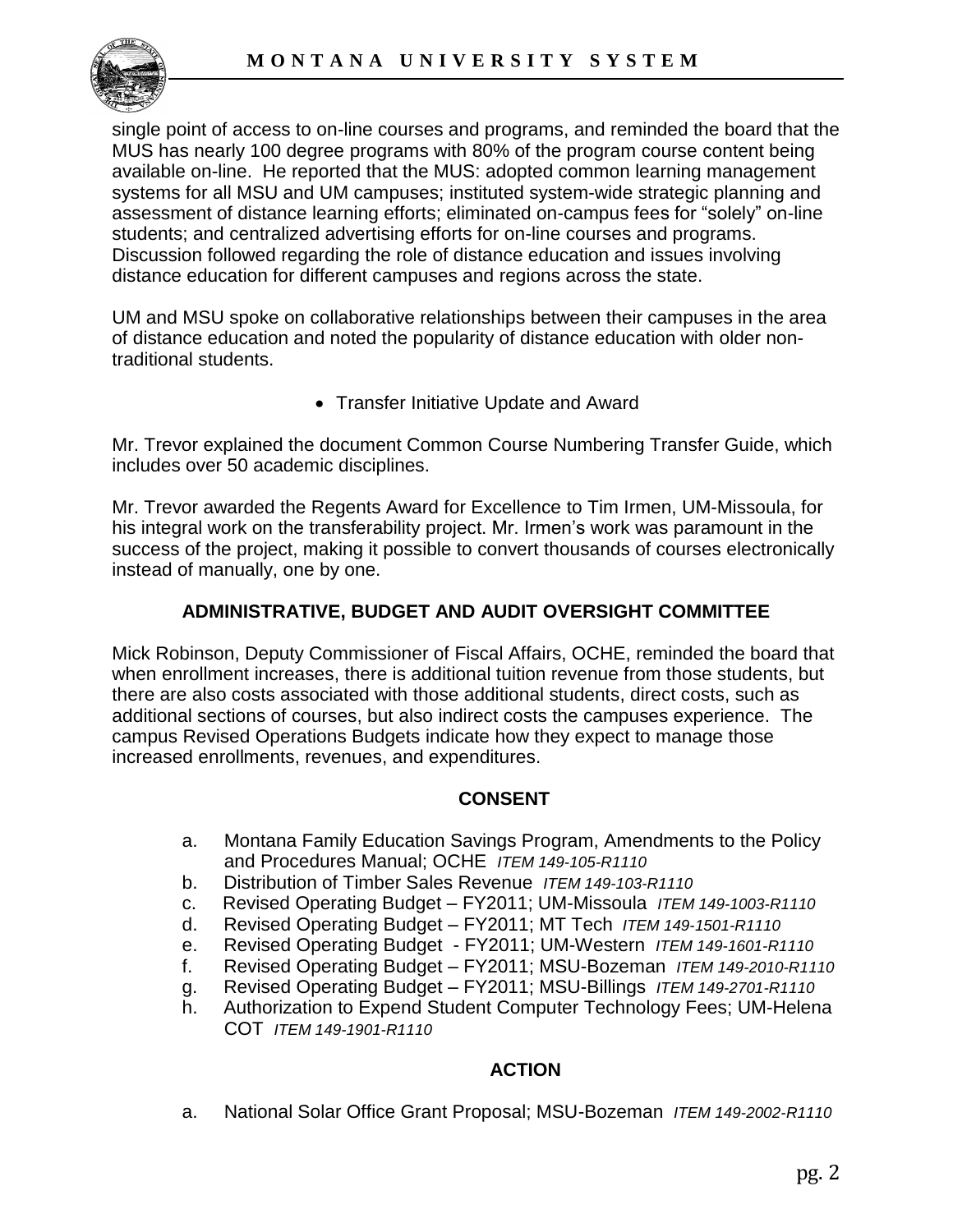

Tom McCoy, Vice President for Research, Creativity and Technology Transfer, MSU, indicated that this item requests approval to assemble a competitive bid for the facility, which will include both academic and programmatic components, encouraging interaction with the campus and students.

b. Authorization of MSU Bobcat Stadium End Zone Project and Related Financing *ITEM 149-2011-R1110*

Michael Stevenson, Interim President of MSU Foundation, explained the End Zone project that will also increase scholarships and strengthen athletic programs. MSU will repay the \$4 million loan over a period of 15 years.

Regent Lynn Hamilton asked if the student athletic fees are part of the pledged athletic revenue for this project. MSU athletic director Peter Fields responded that the student athletic fees will not be used as part of the payment for this project.

c. Renne Library Commons Renovation; MSU-Bozeman *ITEM 149-2003-R1110*

Craig Roloff, Vice President of Administration and Finance, MSU-Bozeman, explained the intent of this project is to enhance the main floor of the library and to provide additional space for the students.

d. Leon Johnson Renovation; MSU-Bozeman *ITEM 149-2006-R1110*

Mr. Roloff explained the utilization of a federal research grant for the purpose of renovation to the Leon Johnston  $6<sup>th</sup>$  floor lab.

e. Matching Funds for Montana Technology Enterprise Center (MonTEC); UM-Missoula *ITEM 149-1002-R1110* 

President Engstrom explained the impact of UM-Missoula on the local economy, workforce development, and job creation. He said UM-Missoula requests approval to develop an enhanced partnership with MontTEC, through a matching federal grant that will be used for infrastructure renovation and expansion. MonTEC is a business incubator center used by new companies.

f. Revision of Policy 940.31 – Policy Statement on Tuition; OCHE *ITEM 149- 106-R1110* 

Mick Robinson noted that tuition for graduate assistants has been in discussions with the regents and campuses for two years. President Engstrom reminded the board that graduate student enrollment did not increase this past year, and this item will help the campuses in attracting graduate students from across the country. Mr. Robinson clarified that approval of this proposal will have a minimal financial impact on campus.

President Engstrom noted that these are students doing research work and other work for the faculty, and those contributions need to be considered as well and that nearly every other state in the country already charges tuition levels as proposed in this item.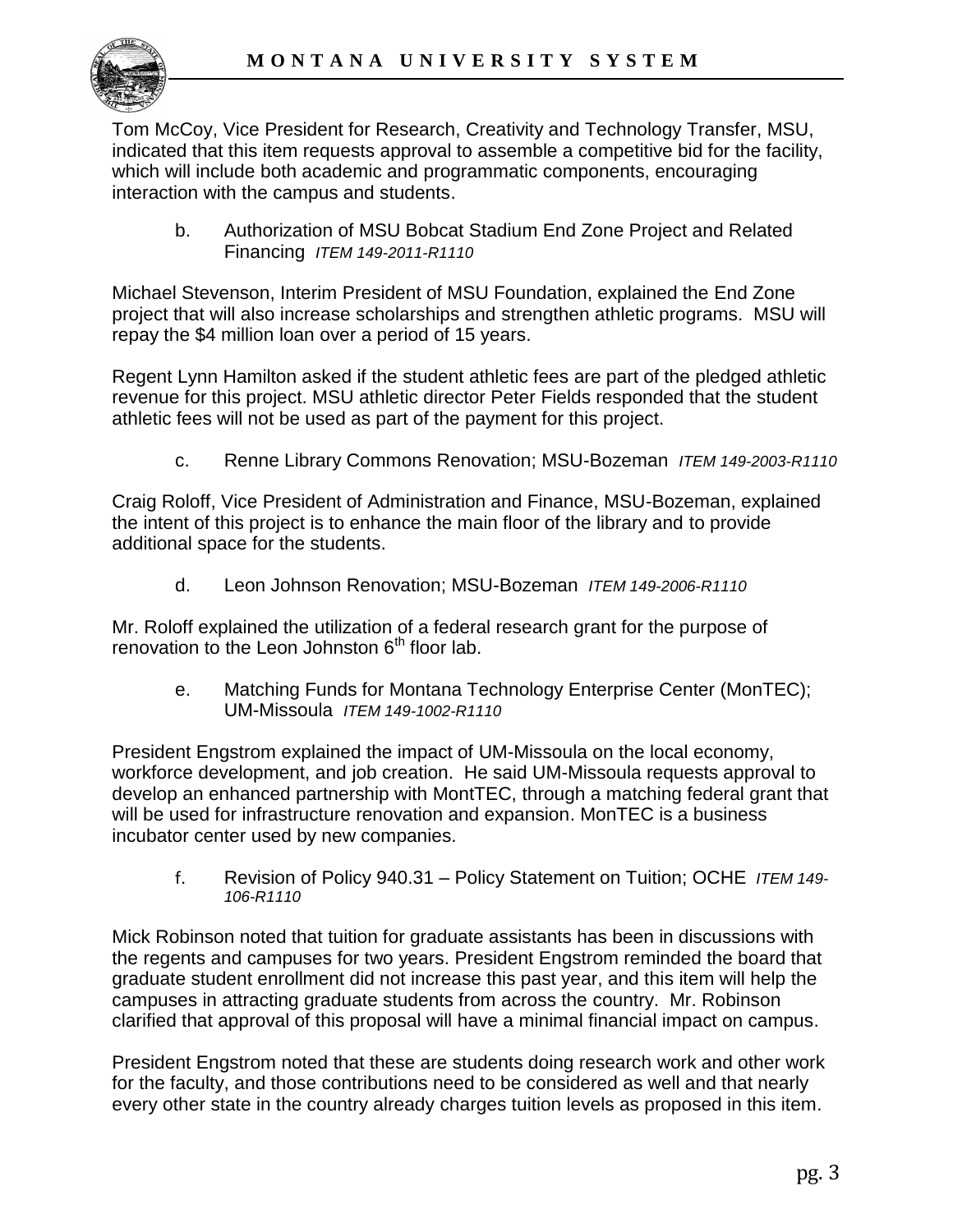

Interim MSU Provost Joe Fedock told the board that MSU feels this policy change is an appropriate way to assist the institution to advance and recognize the important role graduate students play on the campuses.

Chairman Christian stated recognition of the importance of the graduate research and development to the economy. He said it is imperative for Montana to participate in this as 47 other states already do in order to remain competitive.

Regent Barrett said it is important for the campuses to have this flexibility.

Commissioner Stearns clarified this is for the subset of non-resident students that are research and teaching assistants and not for every non-resident graduate student.

Neil Moisey, UM Faculty Senate, said the faculty senate strongly supports this proposal. There is a very competitive market for graduate students and this helps to demonstrate the value of the graduate students.

#### **INFORMATION**

a. UM-Missoula – Biomass Project Proposal

Bob Duringer, UM, described the UM Biomass Project as a large high tech steam boiler, which will reduce natural gas consumption by approximately 80%. The plant will be located on campus, is designed to meet all applicable emission standards, and is projected to reduce carbon imprint by 25%. Mr. Duringer said this is about continuing environmental leadership, economic development, forest health, and educational opportunities, including an energy efficiency education program on the COT campus. He said the intent is to come back to the board for approval to move this project forward. Mr. Duringer explained that the amount of steam used will be billed to the different entities on campus based on usage.

Public comment:

Angela Farr, U.S. State and Private Forestry, spoke in support of the biomass project.

Regent Barrett expressed concern regarding the complexity of the project and suggested that approval of this may be more appropriate for something more than a conference call meeting.

Regent Todd Buchanan said he will work with UM regarding their business plan and summary for this project to get the information to the board.

b. MT Tech – Student Housing Proposal

Provost Doug Abbott told the board the student housing proposal came as a result of the Northwest Accreditation visit recommendations to provide additional housing to meet Mt Tech's requirement that freshman students live on campus. Mt Tech will continue analysis on this project and will come to the BOR with a request for approval in the future.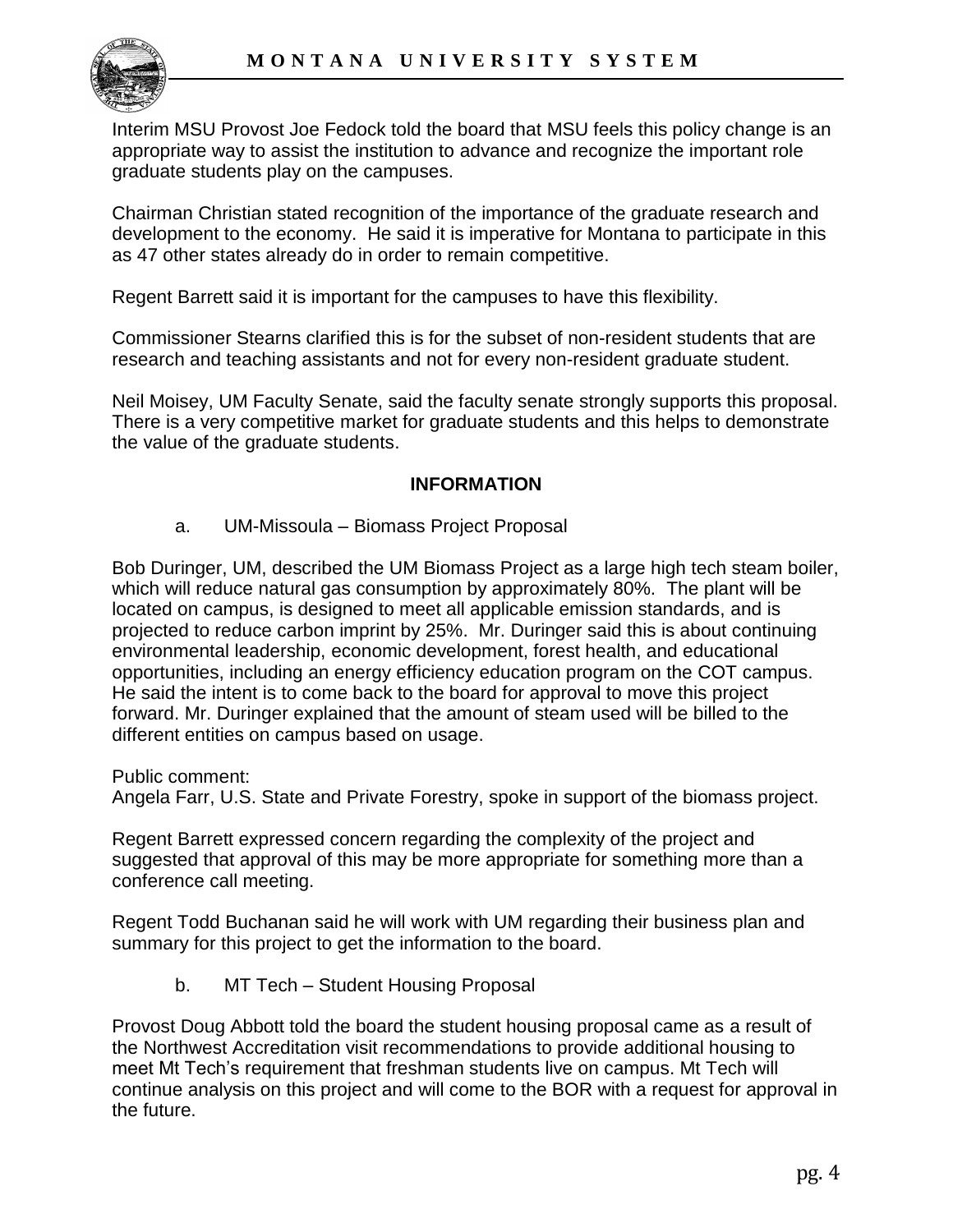

Mick Robinson said this student housing proposal is connected to the UM biomass project in regards to financing. In order to move forward with this project, a bond issue will be needed. This will be brought forth with the UM biomass project so that the two projects can join together with respect to bonding. Provost Abbott indicated initial figures estimate the housing proposal cost will be approximately \$7 million.

c. UM Western – House Purchase Proposal

Chancellor Dick Storey explained this is a property within the board-approved UM-Western Acquisition Zone that the campus has been watching for years. Purchase of this property will address some parking needs and allow the campus to put their equine program facility on this piece of property.

d. MSU-Bozeman – Student Housing Proposal

Vice President of Student Success, Alan Yarnell, gave historical background information on this item that came about as a result of concern and comments from parents regarding the current state of housing on the campus. This proposal is for both renovation and new housing space for students.

Craig Roloff, MSU Vice President for Administration and Finance, gave a presentation on the housing proposal, demonstrating the need for this project. Roloff said students' needs and expectations now are different from what they were years ago and it is necessary to do this to satisfy the demands of the students.

Regent Hamilton supported UM collaborating on the bonding for their projects with their campuses and she asked if it would be possible for MSU to collaborate on bonding with the MSU campuses. Mr. Roloff responded that they explored the possibility of combining this with the bonding proposal of UM, but the differences in the indenture of the bonds made this too difficult to combine.

Public Comment:

Nancy Hinman, UM faculty, and Andrew Wilcox, assistant professor UM, spoke in support of ITEM 149-106-R1110, the Revision of Policy 940.31 – Policy Statement on Tuition.

Amanda Diehl, AMSU students, spoke in support of the MSU End Zone Project.

e. Review of 2013 Biennium Executive Budget

Dan Villa, Governor's Education Policy Adviser, explained the executive budget process, saying that the governor said the best thing they could do for the economy in Montana is to increase funding for education. Mr. Villa told the board that the governor attached conditions to be met before funding for dual enrollment funding would be delegated to the MUS. Conditions included having one portal, one admission place, and one tuition structure. The governor also recommended that the Pay Plan be funded at 80% state share.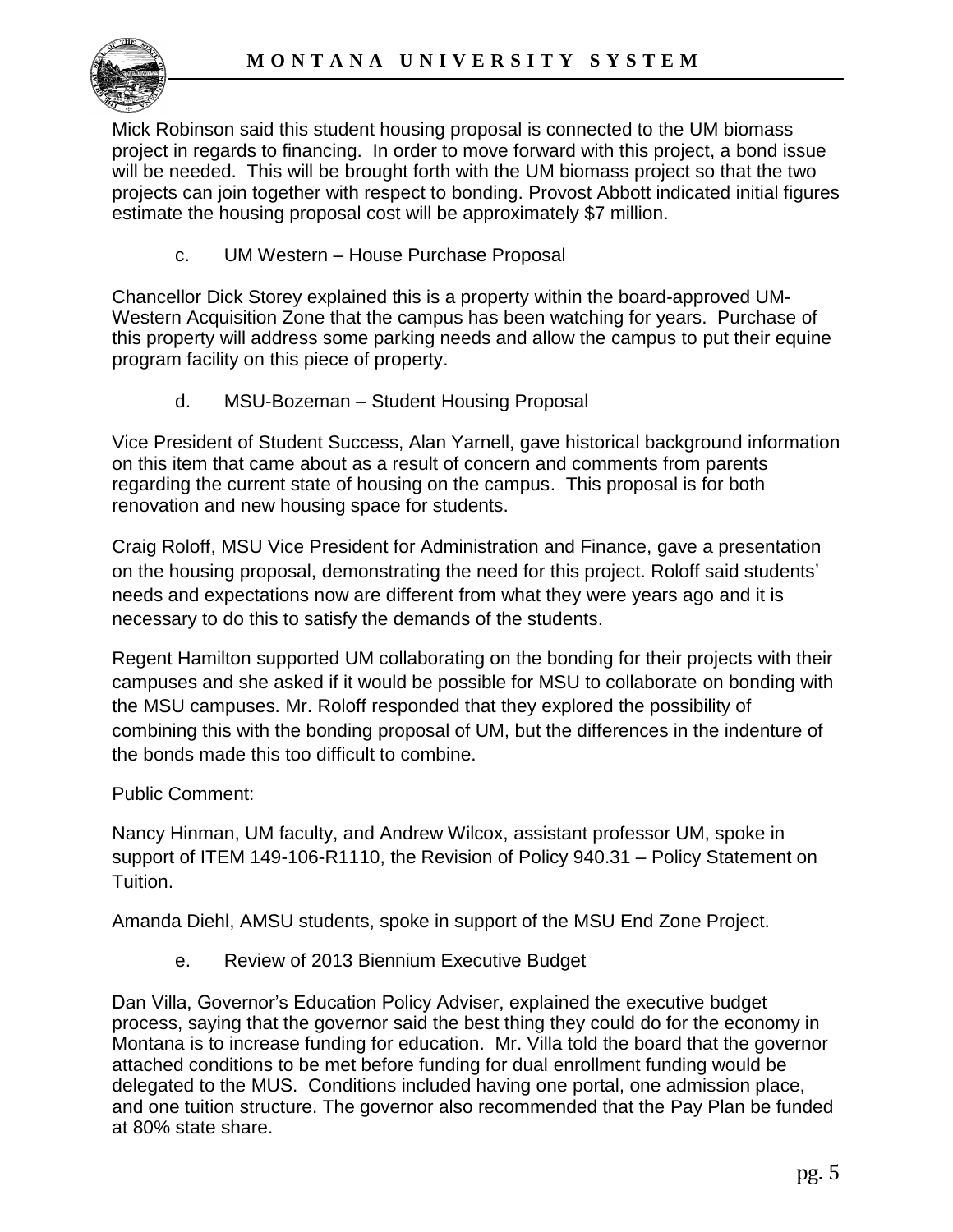

f. Review of 2013 Biennium Executive Long Range Building Program

A minimal level of funding was available for the State Long Range Building Program.

# **ACADEMIC, RESEARCH, AND STUDENT AFFAIRS COMMITTEE**

#### **ACTION**

2 Plus 2 Honor Scholarship; MGSLP *ITEM #149-104-R1110*

Dr. Sylvia Moore, Deputy Commissioner of Academic, Research, and Student Affairs, explained that this item expands the community college scholarships to all two-year campuses in the system, changes where applications are submitted and makes clarifications. Regent Barrett said this change was needed and clarified that the total dollar amount does not change, it is simply expands this opportunity to additional campuses.

Regent Hamilton expressed concern about the requirement to be a full time student and the impact on adult learners and recommended addressing how to incentivize adult learners in the future.

President Hicswa recommended not making a distinction between on-line students and those that are on campus.

Mick Robinson clarified that a waiver for any campuses is a revenue loss to that particular campus. That campus is absorbing those students without additional revenue for those students.

Dr. Stearns said this policy allows the campuses to give more waivers to excellent students at the two-year campuses.

## **CONSENT**

Level II Action Items (from September submission)

- a. Establish a Minor in Mechatronics; MSU-Bozeman ITEM 148-2006-R0910
- b. Establish an accelerated alternative post-baccalaureate in the BS in Nursing; MSU-Bozeman ITEM 148-2008-R0910
- c. Change Statistics Option to a Statistics Degree; Montana Tech ITEM 148-1501-R0910
- d. New Equine Studies Department be created from the current Equine Studies Program in the Department of Business and Technology; UM-Western ITEM 148-1601-R0910
- e. New major in Environmental Science with Options in Geology; Geochemistry; Wetlands Management; and Sustainable Natural Resource Management to replace its current B.A. Option in Environmental Sciences with its six Related Areas (sub-options). New major in Environmental Interpretation with Options in Geological Naturalist; Biological Naturalist; and Pre-Professional Conservation Officer to replace its current B.A.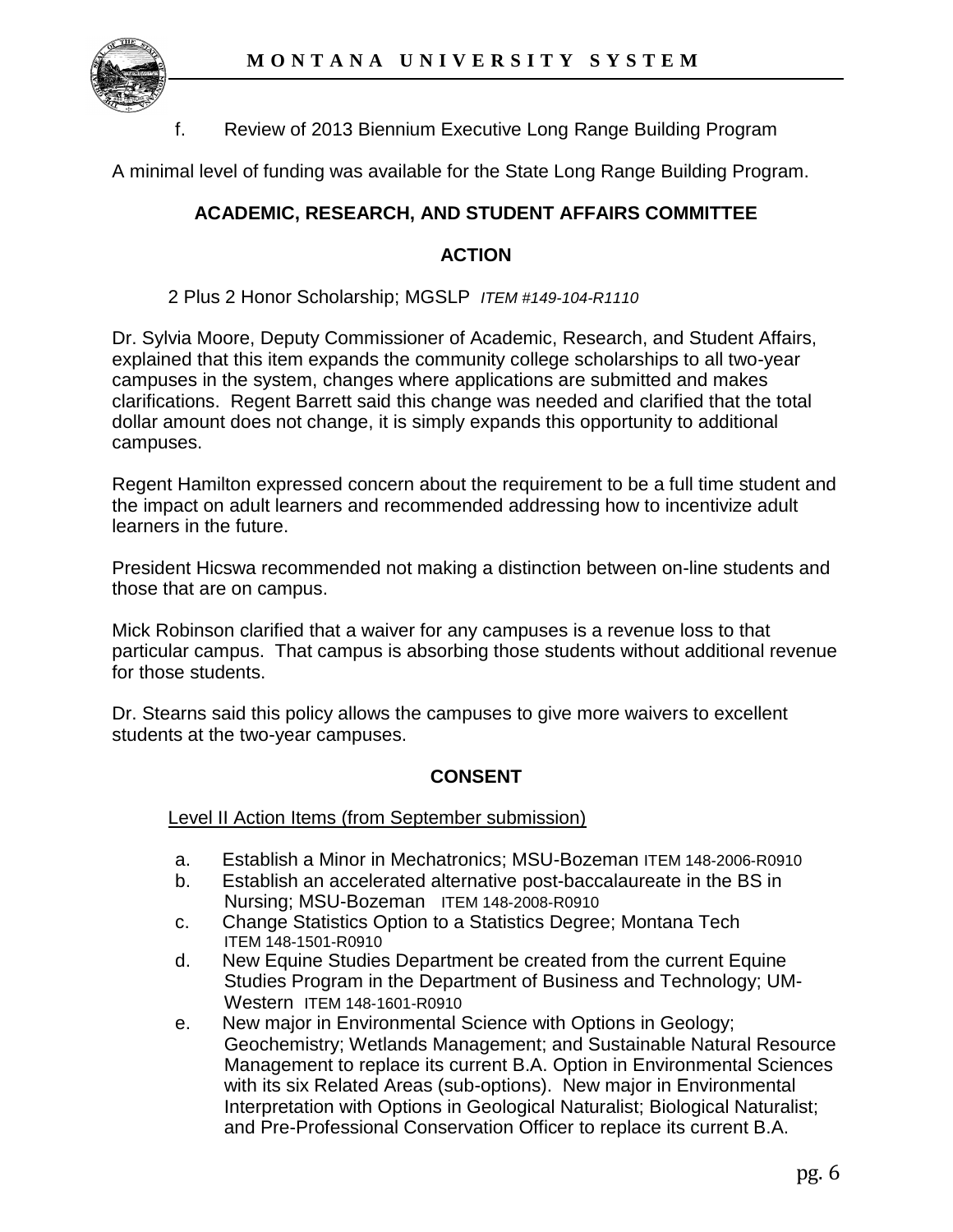

Option in Environmental Interpretation with its three Related Areas (suboptions); UM-Western ITEM 148-1603-R0910

- f. New B.S. Major in Biology with Options in Molecular Bioscience; Wildlife Ecology; and Integrative Biology. Proposing to eliminate the BA: Biology Option with its six associated Related Areas; UM-Western ITEM 148-1604-R0910
- g. New B.S. Major in Mathematics with three options in Mathematical Biology; Mathematical Ecology; and Mathematical Geology. Discontinue its B.A. Option in Mathematics with its five Related Areas; UM-Western ITEM #148-1605-R0910
- h. New B.A. Major in English with three Minors in Creative Writing, Professional Communications, and Literature. Discontinue its B.A. Option in Literature and Writing with its three Related Areas (sub-options); UM-Western ITEM # 148-1606-R0910

Regent Barrett read a letter from student Nathan Boll, UM-Western, urging support of the curriculum proposals.

## **INFORMATION**

a. Level I Memorandum (approved at OCHE)

Deputy Commissioner Moore reminded the board that the FVCC approval marked the third campus participating in the Health Information Technology collaborative program.

b. Program Review

Dr. Moore emphasized the extensive campus processes regarding program reviews and significant amount of data compiled by the campuses. She said the review process is not structured to address all the programs at one time.

Regents Hamilton and Barrett stated concerns about the graduation completion rates and asked for clarification on why some programs are kept if a particular program has a low graduation rate.

President Engstrom explained that, following the program reviews, the campus decides whether or not to keep a program and whether any program improvements or program modifications are needed. Arlene Walker-Andrews, Associate Provost, oversees the program reviews at UM and explained that, as part of the process, the department is asked to conduct a study on the program, bring an outside reviewer who visits with the department, faculty, and students, followed by a review by the graduate council. Dr. Walker-Andrews said the committee then meets with the department to determine the action that should take place. She assured the board that the campus looks at data regarding how many students have taken the course, as well as how many degrees are in the programs over a ten year period. When the campuses report to the BOR, they only report how many students are enrolled in that major and how many graduate in that program, and that does not give the whole picture of the number of students participating in that program.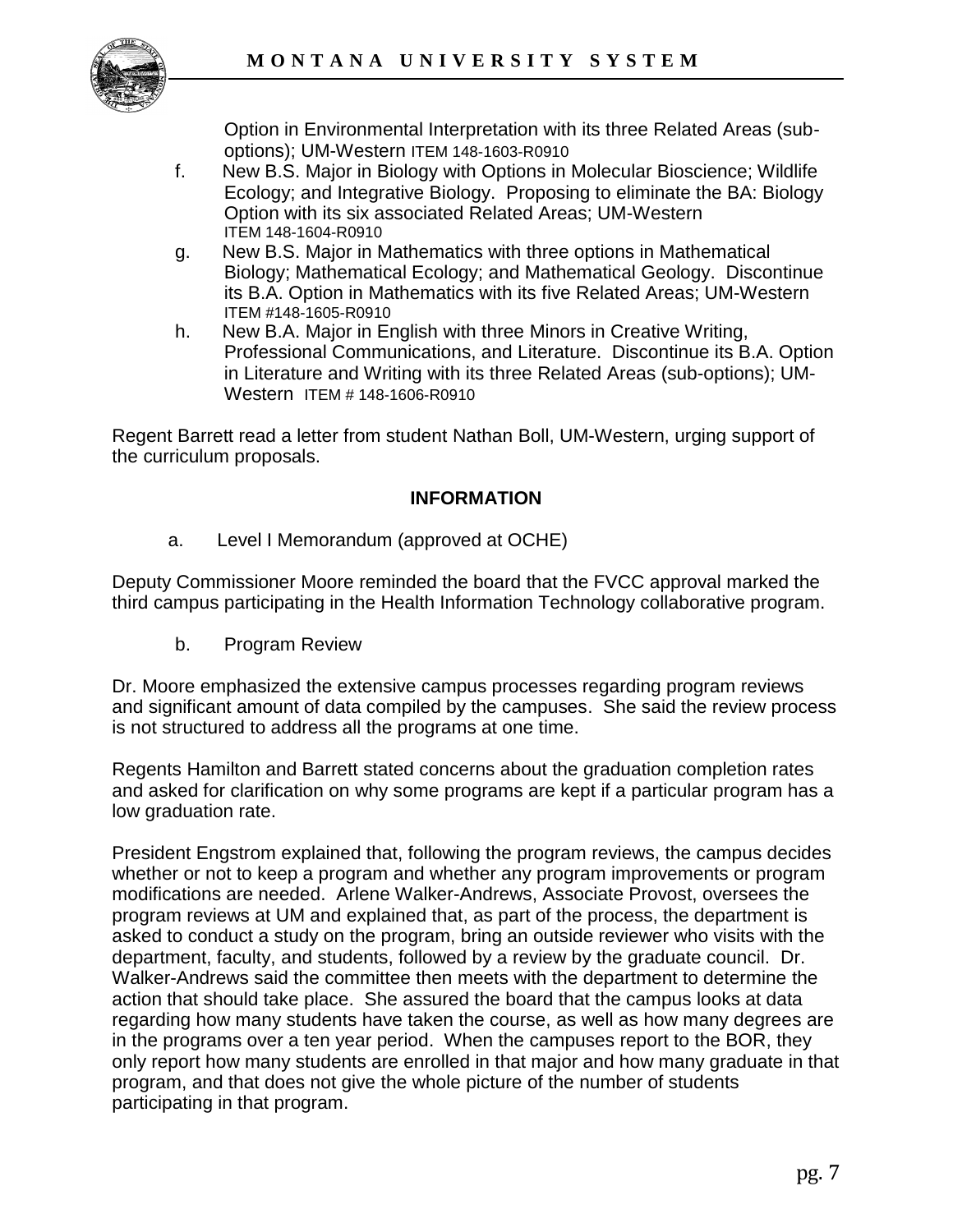

Dean Joe Schaffer pointed out that in the review process, the campus follows a series of steps and identify very specific performance indicators.

c. RFP for Scholarship Management

Deputy Commissioner Moore explained the purpose of this is to invest in a software package to help manage the dilemma of increased enrollment, scholarships and student aid, including WICHE and WWAMI. She said this RFP would be for the Montana Guaranteed Student Loan Program to purchase the necessary software.

Regent McLean said this would be a beneficial tool for students, parents and high school counselors.

Public Comment:

John Neumeier, Department of Physics, MSU, spoke on the program review discussion. He noted that, although the numbers of graduates in some programs may look small, the numbers can be deceiving. For example, the Department of Physics at MSU is a vibrant department with 90-100 undergraduate majors and 50 graduate students. The department graduates 15-20 undergraduates per year, and 2-5 Ph.D. students. The department also generates over 8 million dollars of externally-supported research per year and a great number of service courses. As an example of one faculty member, John Neumeier has taught over 1800 during a period of 8 years and brought in over 2 million dollars of federal funding during this same time frame.

d. Native American Heritage Month Report

Kasie Murphy-Brazill, OCHE, spoke on the success of over 500 Native American students in the MUS in recognition of Native American Heritage month which began as a joint congressional resolution signed by President George W. Bush.

Sandy Merdinger, Director of Montana GEAR UP, introduced UM student Chelsea Morales, from Harlem. Chelsea recognized the importance of GEAR UP in her life and the transition as she came to UM-Missoula.

## **STAFF AND COMPENSATION COMMITTEE**

#### **ACTION**

Regents' Workgroup Recommendations (revision to "Success Agenda"); OCHE *ITEM 149-102-R1110* 

Regent Buchanan explained this revision recognizes the importance of high quality faculty on the campuses and the intent is to involve faculty, staff and students in strategic planning.

Public Comment: Marco Ferro, MEA-MFT, spoke in support of this item and the strong support of faculty and staff.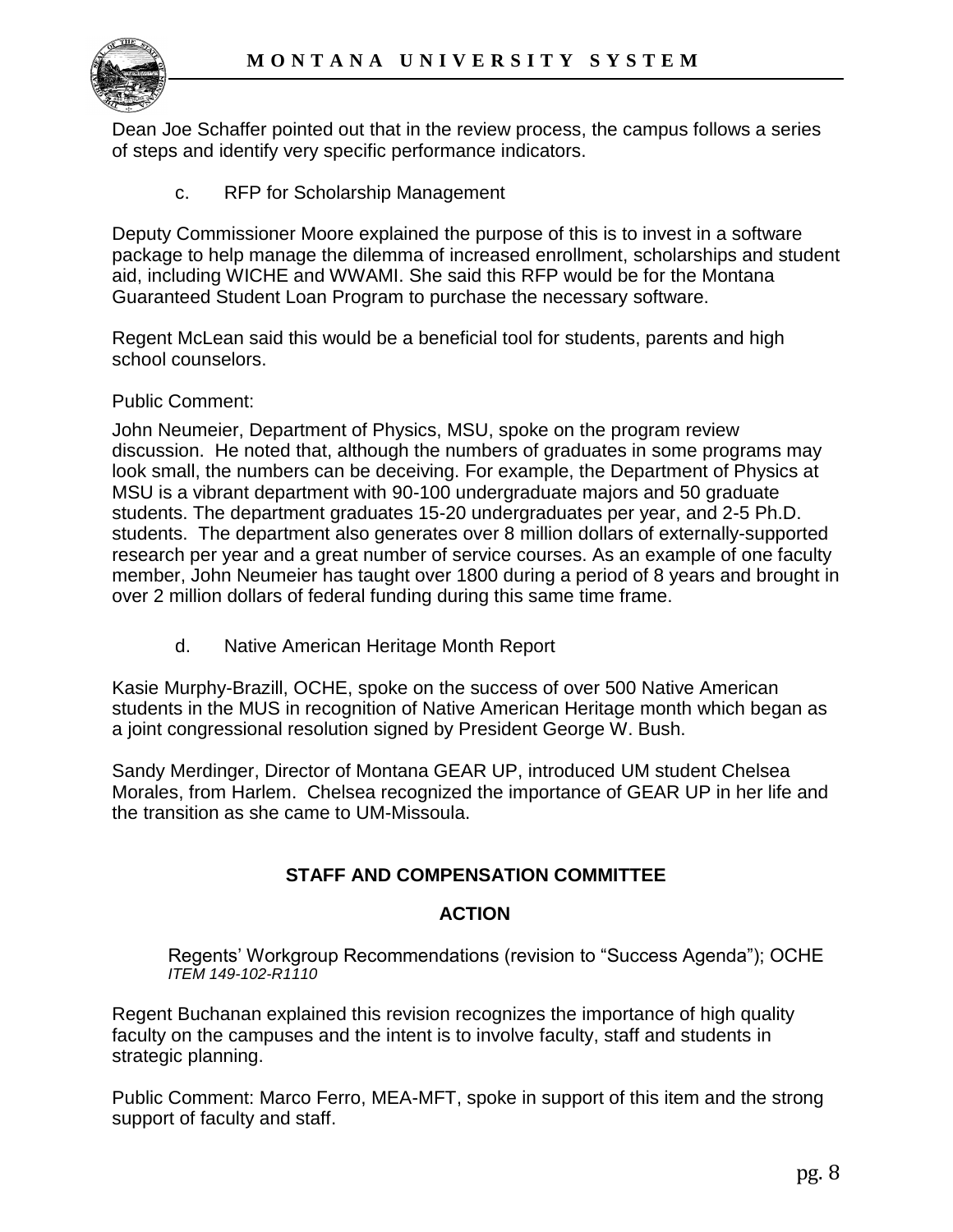

# **INFORMATION**

Regent Christian told the board that he has been meeting with the Retention and Recruitment Taskforce in preparing message that will be carried forward from the group.

# **CONSENT**

#### Staff Items

- a. MSU-Billings *ITEM 149-2700-R1110*
- b. UM-Missoula *ITEM 149-1000-R1110*
- c. OCHE *ITEM 149-100-R1110*
- d. MSU-Bozeman *ITEM 149-2000-R1110*
- e. Authorize Request for Employee Participation in Company Under Policy 407; MSU-Bozeman *ITEM 149-2001-R1110*

Regents McLean and Buchanan raised concerns about some of the salary increases contained in the consent agenda and the message this might send to faculty and staff across the state.

Regent Christian explained that the regents need to give guidance and parameters to the commissioner and campus CEO's prior to the time of recruitment.

Public Comment: Michelle Mitchell, Montana Indian Education Association, spoke on the commitment to improving educational opportunities for American Indian students.

The board recessed at 4:00 PM.

## **Friday, November 19**

The board reconvened at 8:30 AM.

## **COMMUNITY COLLEGE PROGRAMS COMMITTEE**

## **ACTION**

Adoption of modifications to the Carl D. Perkins IV Montana State Plan ITEM #149-101-R1110

John Cech, Deputy Commissioner Elect, explained the option for each state to consolidate the Title I funds into the Perkins funds, which was made available in 2006.

Regent Hamilton moved approval of ITEM 149-101-R1110. Motion passed 7-0.

#### **INFORMATION**

a. Report on White House Summit on Community Colleges; Regent Janine Pease and FVCC President Jane Karas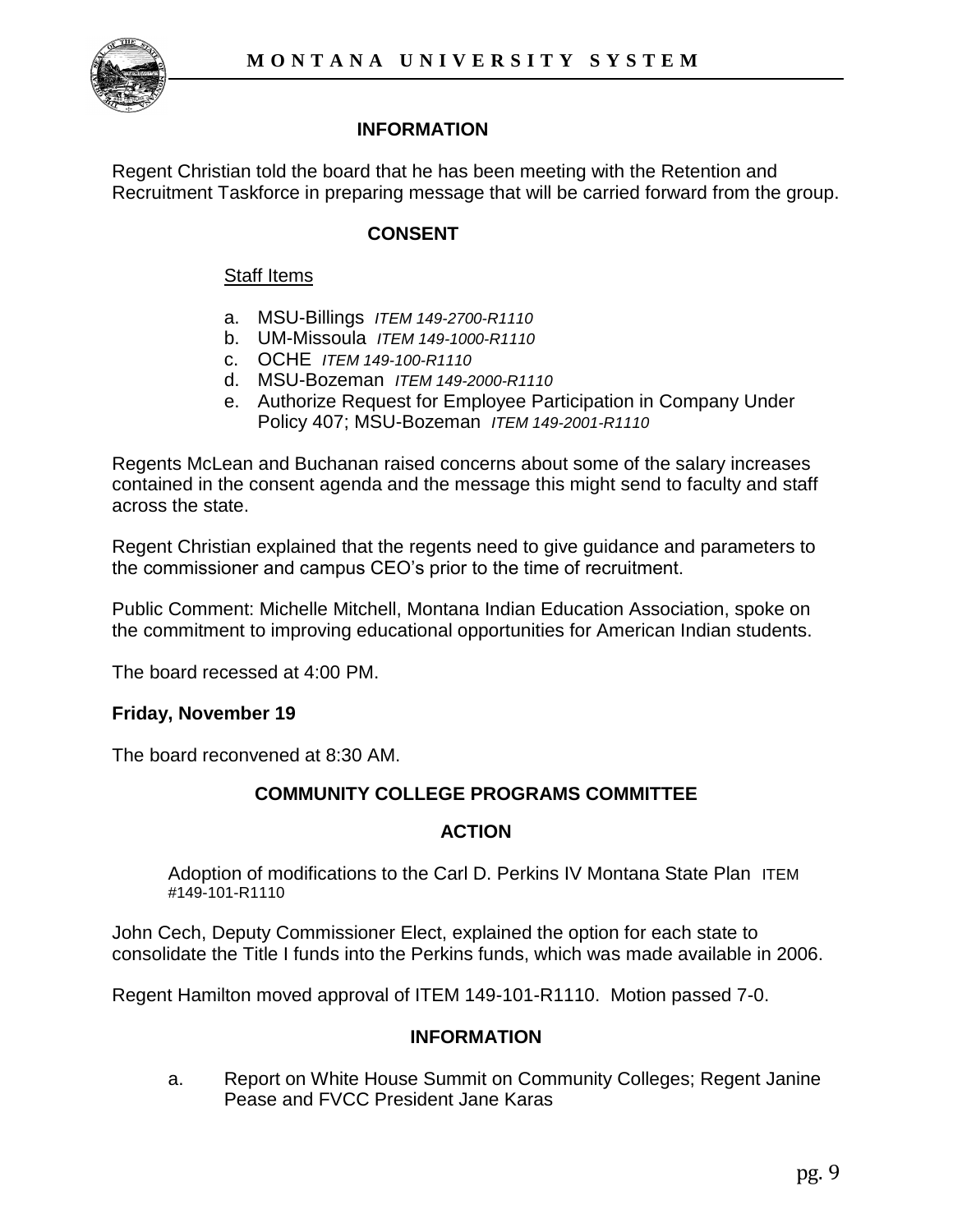

Regent Pease and President Karas reported on the recent summit, which Regent Pease and President Karas attended. Topics highlighted at the conference included: President Obama's Completion Project; the need to increase graduates at the two-year institutions; teaching skills that lead to employment; transfer simplification; technology assisted learning and "learn and earn" programs; the affordability of community colleges; and the importance of two-year community colleges to veterans. Solutions presented at the conference included: formal partnerships; reciprocity; flexible delivery of programs; state support; accessible career pathways; data driven decisions; acquisition of best practices for veterans; simplification of financial aid process; virtual financial aid offices; and virtual admissions offices. The summit emphasized the affordability of community colleges.

b. Progress Report: Bitterroot College Program; UM-Missoula

Victoria Clarke, interim director of the Bitterroot College Program (BVCP), reported on the progress of the Bitterroot Valley College Program. She said the BVCP has completed a comprehensive needs assessment and has significantly expanded access to college and continuing education. Ms. Clark said there have been increases in the number of classes offered and in enrollment.

President Engstrom said UM is in the process of investigating options regarding additional space needed to provide the students with the full level of support expected for all students.

c. College!Now

Commissioner Stearns spoke on the recent Lumina Conference attended by regents and staff and on the national recognition of Montana by Lumina.

Deputy Commissioner Elect John Cech highlighted the important effort in Montana with the College!Now initiative, which ties in with the major themes of the Lumina Foundation. He reported on the overarching theme of having the political will to support a major change initiative, as well as rewarding students for completing degrees or credentials, collaboration with tribal colleges, and engaging adult learners.

d. Statewide Themes

Deputy Commissioner Moore reported on the success of keeping Montana graduates in Montana for employment which demonstrates that obtaining certificate and transfer degrees, and baccalaureate degrees are working. She said this is evidence that we are able to find places for people to work in Montana as long as we prepare people appropriately. Dr. Moore spoke on the changes in the Northwest accreditation process focusing more strongly on outcomes.

e. Tribal College Report, SKC President Emeritus Joe McDonald

President Emeritus Joe McDonald distributed profile books on Salish Kootenai College. Nearly 70% of SKC students are first generation college students and 74% of students are tribal. Dr. McDonald expressed appreciation to the BOR for their support and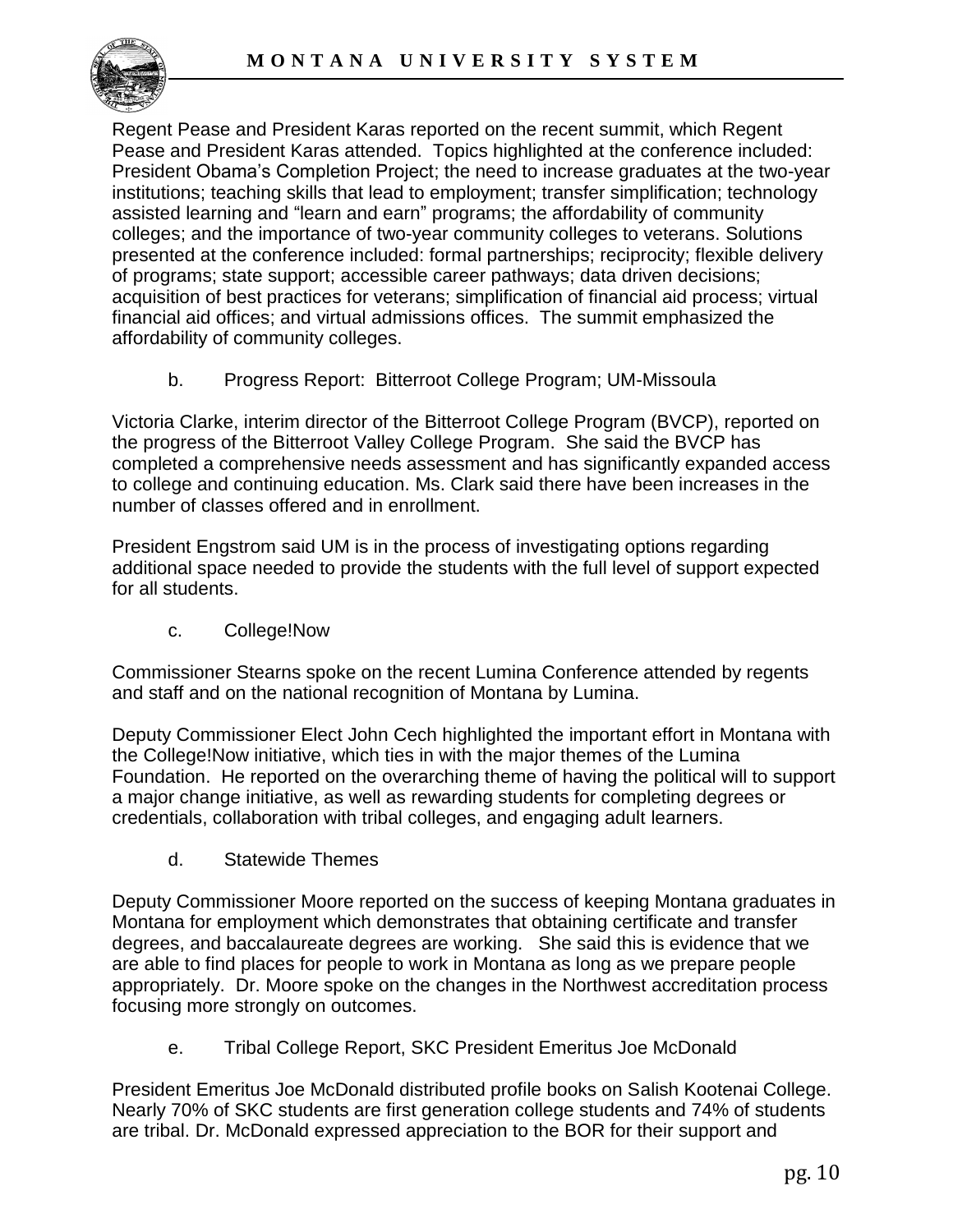

collaboration. Commissioner Stearns and Dr. McDonald pledged to collaborate during the legislative session.

# **COMMITTEE REPORTS, DISCUSSION & ACTION**

#### **a. Administrative, Budget, and Audit Oversight**

#### **CONSENT**

- a. Montana Family Education Savings Program, Amendments to the Policy and Procedures Manual; OCHE *ITEM 149-105-R1110*
- b. Distribution of Timber Sales Revenue *ITEM 149-103-R1110*
- c. Revised Operating Budget FY2011; UM-Missoula *ITEM 149-1003-R1110*
- d. Revised Operating Budget FY2011; MT Tech ITEM 149-1501-R1110
- e. Revised Operating Budget FY2011; UM-Western ITEM 149-1601-R1110
- f. Revised Operating Budget FY2011; MSU-Bozeman ITEM 149-2010-R1110
- g. Revised Operating Budget FY2011; MSU-Billings ITEM 149-2701-R1110
- h. Authorization to Expend Student Computer Technology Fees; UM-Helena COT *ITEM 149-1901-R1110*

Regent Buchanan moved approval of consent items a-h. Motion passed 7-0.

#### **ACTION**

a. National Solar Office Grant Proposal; MSU-Bozeman *ITEM 149-2002-R1110*

Regent Buchanan moved approval of item 149-2002-R1110. Motion passed 7-0.

b. Authorization of MSU Bobcat Stadium End Zone Project and Related Financing *ITEM 149-2011-R1110*

Regent Buchanan moved approval of ITEM 149-2011-R1110. Regent Barrett seconded the motion. Motion passed 7-0.

c. Renne Library Commons Renovation; MSU-Bozeman *ITEM 149-2003-R1110*

Regent Buchanan moved approval of ITEM 149-2003-R1110. Motion passed 7-0

d. Leon Johnson Renovation; MSU-Bozeman *ITEM 149-2006-R1110*

Regent Buchanan moved approval of ITEM 149-2006-R1110. Motion passed 7-0.

e. Matching Funds for Montana Technology Enterprise Center (MonTEC); UM-Missoula *ITEM 149-1002-R1110* 

Regent Buchanan moved approval of ITEM 149-1002-R1110. Motion passed 7-0.

f. Revision of Policy 940.31 – Policy Statement on Tuition; OCHE *ITEM 149-106- R1110*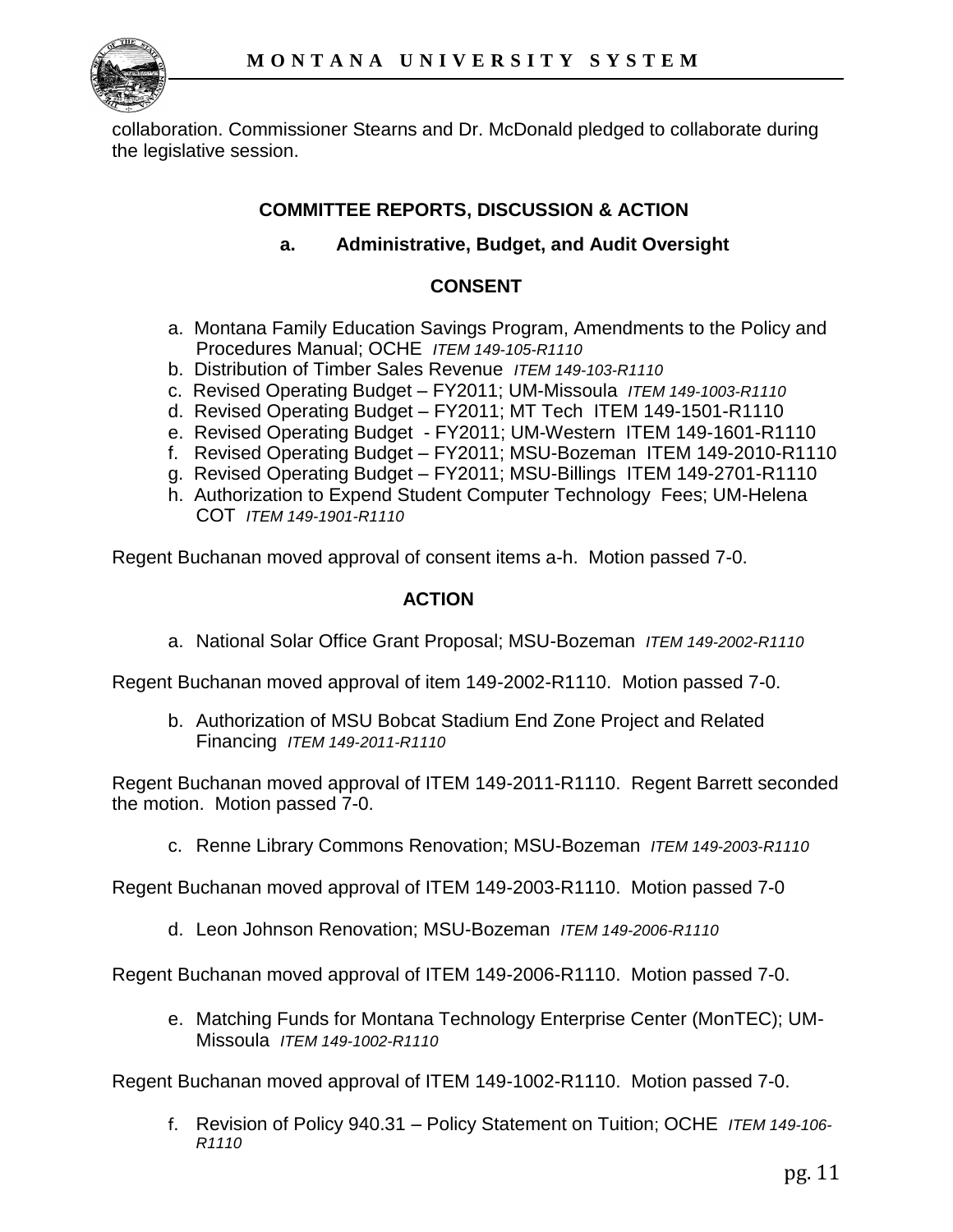

Regent Buchanan moved approval of ITEM 149-106-R1110. Motion passed 7-0.

# b. **Academic, Research, and Student Affairs**

#### **ACTION**

2 Plus 2 Honor Scholarship; MGSLP ITEM #149-104-R1110

Regent Barrett moved approval of ITEM 149-104-R1110. Motion passed 7-0.

#### **CONSENT**

Level II Action Items (from September submission)

- a. Establish a Minor in Mechatronics; MSU-Bozeman ITEM #148-2006-R0910
- b. Establish an accelerated alternative post-baccalaureate in the BS in Nursing; MSU-Bozeman ITEM #148-2008-R0910
- c. Change Statistics Option to a Statistics Degree; Montana Tech ITEM #148-1501-R0910
- d. New Equine Studies Department be created from the current Equine Studies Program in the Department of Business and Technology; UM-Western ITEM #148-1601-R0910
- e. New major in Environmental Science with Options in Geology; Geochemistry; Wetlands Management; and Sustainable Natural Resource Management to replace its current B.A. Option in Environmental Sciences with its six Related Areas (sub-options). New major in Environmental Interpretation with Options in Geological Naturalist; Biological Naturalist; and Pre-Professional Conservation Officer to replace its current B.A. Option in Environmental Interpretation with its three Related Areas (sub-options); UM-Western ITEM #148-1603-R0910
- f. New B.S. Major in Biology with Options in Molecular Bioscience; Wildlife Ecology; and Integrative Biology. Proposing to eliminate the BA: Biology Option with its six associated Related Areas; UM-Western ITEM #148-1604- R0910
- g. New B.S. Major in Mathematics with three options in Mathematical Biology; Mathematical Ecology; and Mathematical Geology. Discontinue its B.A. Option in Mathematics with its five Related Areas; UM-Western ITEM #148- 1605-R0910
- h. New B.A. Major in English with three Minors in Creative Writing, Professional Communications, and Literature. Discontinue its B.A. Option in Literature and Writing with its three Related Areas (sub-options); UM-Western ITEM # 148- 1606-R0910

Regent Barrett moved approval of consent items a-h. Motion passed 7-0.

## **c. Staff and Compensation**

## **ACTION**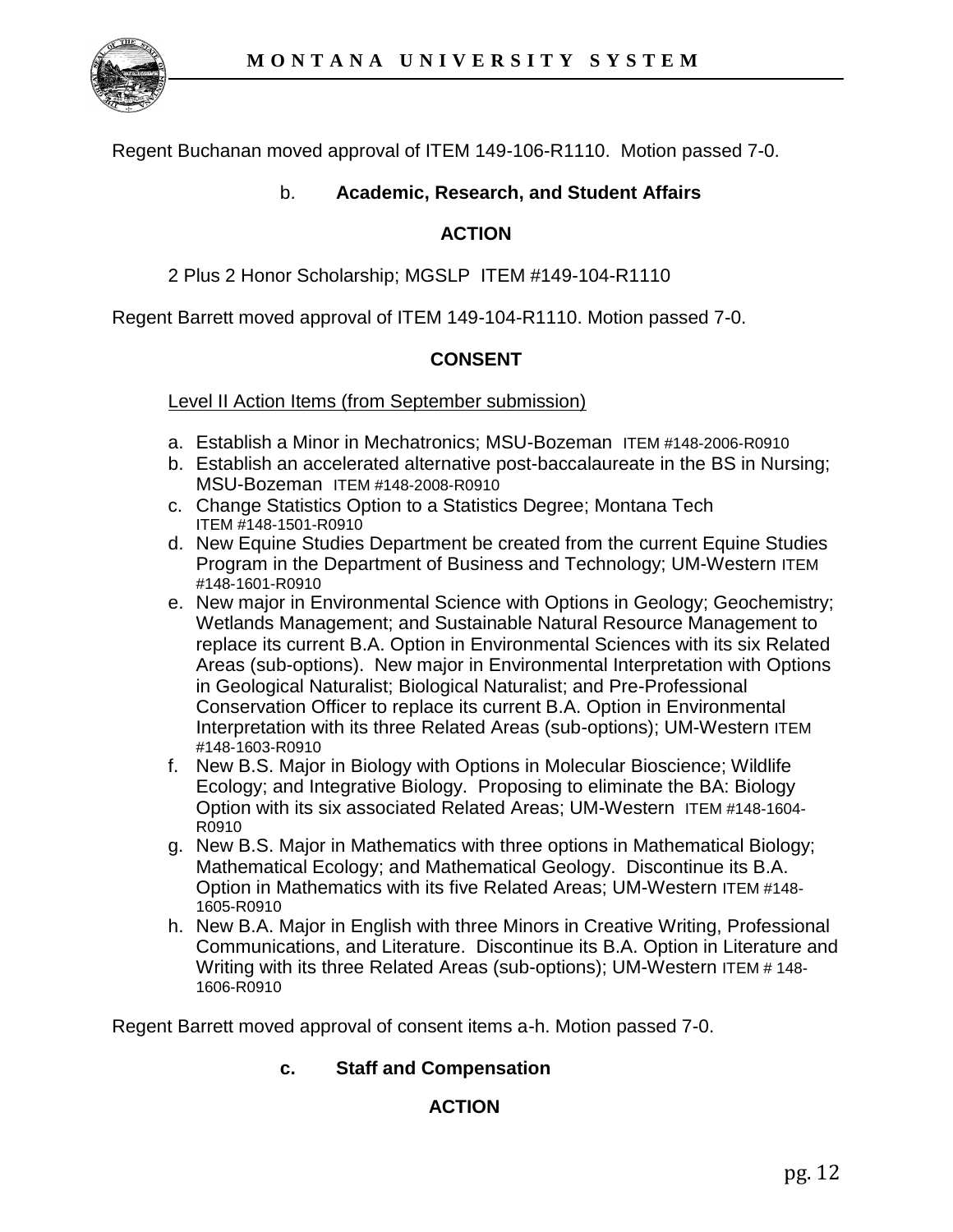

a. Regents' Workgroup Recommendations (revision to "Success Agenda"); OCHE *ITEM 149-102-R1110* 

Chairman Christian moved approval of ITEM 149-102-R1110. Motion passed 7-0.

#### **CONSENT**

#### Staff Items

- a. MSU-Billings *ITEM 149-2700-R1110*
- b. UM-Missoula *ITEM 149-1000-R1110*
- c. OCHE *ITEM 149-100-R1110*
- d. MSU-Bozeman *ITEM 149-2000-R1110*
- e. Authorize Request for Employee Participation in Company Under Policy 407; MSU-Bozeman *ITEM 149-2001-R1110*

Regent Christian moved approval of items a-e. Motion passed 7-0.

President Cruzado and Commissioner Stearns recognized the outstanding service and upcoming retirement of Cathy Conover, Vice President for University Relations and Government Affairs.

Public Comment:

Doug Coffin, UM, urged collaborating in a unified manner with the entire MUS to advocate for support for the MUS in the legislature.

Steven Mublo, UM student, spoke in support of MontPIRG and its activities including increased public transportation for students, support for higher education funding, and the organization's involvement in the recent elections.

The board recessed to executive session at 11:00.

11:30 AM Executive Session

Consideration of Honorary Doctorate Degree

The meeting adjourned at 12:00 PM.

#### **Posted on Approved by the Board of Regents on**

#### Date **Date** Date **Date**

\_\_\_\_\_\_\_\_\_\_\_\_\_\_\_\_\_\_\_\_\_\_\_\_\_\_ \_\_\_\_\_\_\_\_\_\_\_\_\_\_\_\_\_\_\_\_\_\_\_\_\_\_\_\_\_\_\_\_\_\_